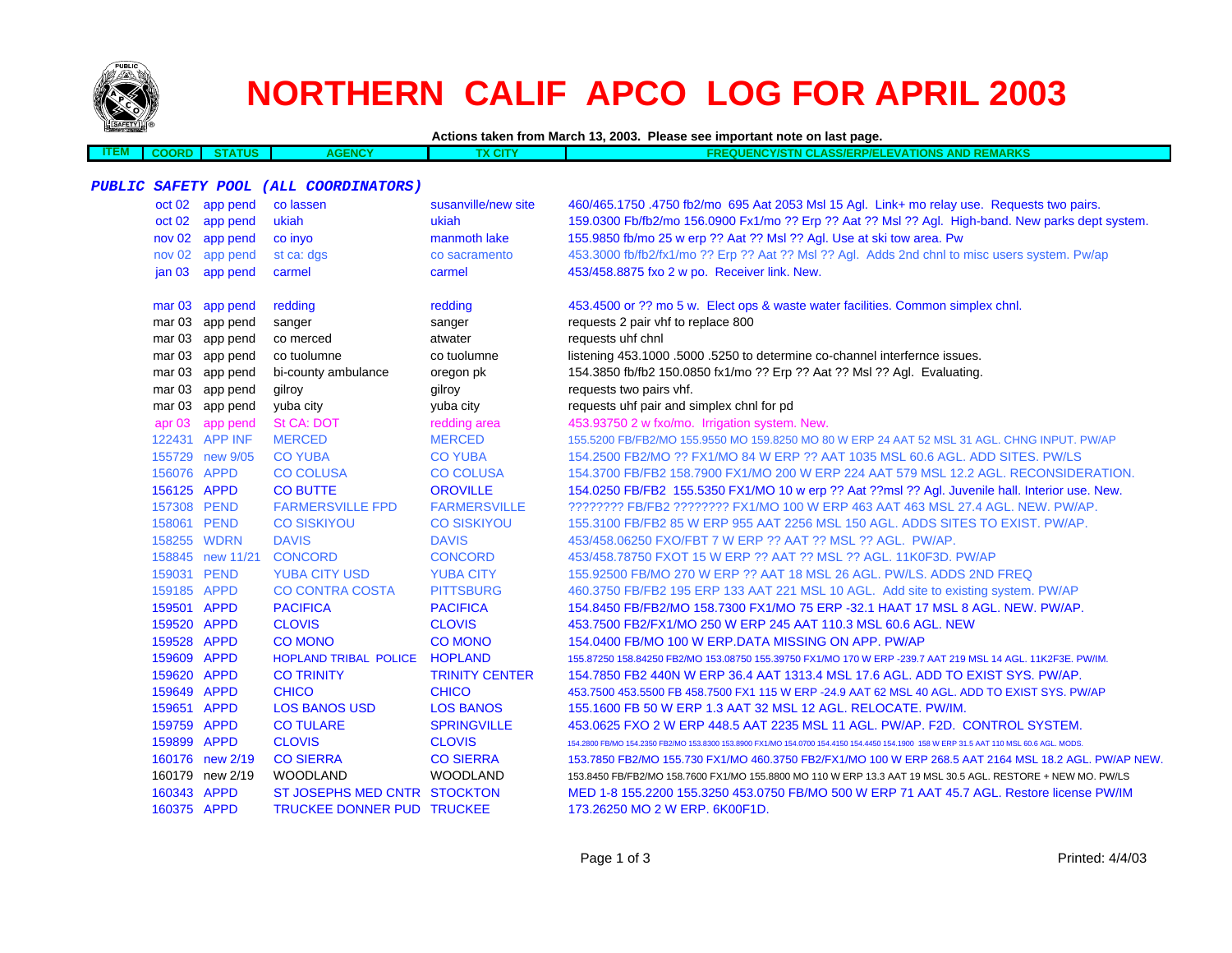| 160388 APPD |                 | <b>MOSQUITO FPD</b>            | <b>PLACERVILLE</b>    | 46.0800 .14000 .22000 154.2800 FB/MO 100 W ERP -6.5 AAT 758 MSL 12 AGL. NEW, PW/IMSA.                    |
|-------------|-----------------|--------------------------------|-----------------------|----------------------------------------------------------------------------------------------------------|
| 160594 APPD |                 | ST CA: CHP                     | <b>REDDING</b>        | 154.8150 FX1 63 W ERP -38.7 AAT 196.3 MSL 24.4 AGL. ADD CLERS STN & CORRECT DATA. PW/AP                  |
|             | 160601 new 3/1  | <b>SANTA CLARA</b>             | <b>SANTA CLARA</b>    | 458.91250 MO 2 W ERP. 11K0 F3E AND F2D EMISSIONS. ADD FREQ.                                              |
| 160615 PEND |                 | <b>CO SANTA CLARA</b>          | <b>CO SANTA CLARA</b> | 151.1450 FB/FB2 159.1200 FX1/MO 151.4900 MO 400 W ERP ?? AAT 1307 MSL 24.4 AGL. Add 11K2 EMISSION, PW/AP |
| 160665 APPD |                 | DELANO COMM CORR FAC DELANO    |                       | 154,02500 FB/MO 7 W ERP -1 AAT 77 MSL 9.1 AGL, RESTORE EXP LIC, PW/IMSA.                                 |
| 160770 APPD |                 | <b>MAD RIVER COMM HOSP</b>     | <b>ARCATA</b>         | 152,00750 FB 145 W ERP -51.7 AAT 44 MSL 28 AGL, PAGING, PW/IMSA,                                         |
| 160881 PEND |                 | <b>CO YUBA</b>                 | <b>OREGON PK</b>      | 453.2250 FB2/FX1/MO 89 W ERP 438 AAT 1035 MSL 62.5 AGL. RELOCATE, PW/LS.                                 |
| 160896 APPD |                 | <b>CO SAN JOAQUIN</b>          | <b>ESCALON</b>        | 460.2250 FB 465.1250 .3500 .4750 FX1 90 W ERP 31 AAT 30 MSL 10 AGL. PW/AP ADD 11K2 EMISSION.             |
| 160893 APPD |                 | <b>CO SAN JOAQUIN</b>          | <b>CO SAN JOAQUIN</b> | 465,4750 MO 100 W ERP, PW/AP, ADD 11K2 EMISSION.                                                         |
| 160949 APPD |                 | <b>CO SAN JOAQUIN</b>          | <b>STOCKTON</b>       | 460.2250 FB 465.1250 .2250 .3500 FX1 90 W ERP 29 AAT 16 AGL, PW/AP, ADD 11K2 EMISSION.                   |
| 160895 APPD |                 | <b>CO SAN JOAQUIN</b>          | <b>MANTECA</b>        | 460.3500 .4750 FB/FB2 465.1250 .3500 FX1 90 W ERP 8 AAT 11 MSL 10 AGL, PW/AP, ADD 11K2 EMISSION          |
|             | 161033 new 3/14 | CO MONO                        | CO MONO               | 154,8000 FB2 155,19000 FX1/MO 100 W ERP 768 AAT 3120 MSL 5 AGL. ADDS 2 SITES, PW/AP                      |
|             | 161037 WDRN     | CO MONO                        | CO MONO               | 153,8600 FB2 50 W ERP -172 AAT 2357 MSL 9 AGL, ADD NEW SITE, PW/AP                                       |
| 161083 APPD |                 | ROUND VALLEY TRIBAL POLICE     | COVELO (MEND)         | 155,8950 FB/MO 40 W ERP 7.6 AAT 396.2 MSL 13.8 AGL, NEW VHF, PW/AP,                                      |
| 161874 APPD |                 | <b>CO MONTEREY</b>             | <b>GREENFIELD</b>     | 156,0150 FX1 40 W ERP -147 AAT 87 MSL 9 AGL, ADD TO EXIST SYSTEM, PW/AP                                  |
|             | 161875 PEND     | SIERRA LIFE SUPPORT            | <b>SUSANVILLE</b>     | 155,1000 FB/MO 453,1500 FB2/FX1/MO 60 W ERP 225 AAT 1675 MSL 12 AGL, NEW, PW/AP                          |
|             | 162155 APP INF  | <b>SAN FRANCISCO</b>           | <b>SAN FRANCISCO</b>  | 453.XXXX FB2/FX1/MO 20 W ERP ?? AAT 152.4 MSL 12.1 AGL, NEW, PW/AP,                                      |
| 162449 APPD |                 | SALINAS VLY MEM HOSP HOLLISTER |                       | 163,2500 FB 150 W ERP -98 AAT 17 MSL 8.2 AGL, RESTORE PAGING LIC PW/IM.                                  |
| 162681 APPD |                 | <b>BALD MTN FIRE DEPT</b>      | <b>AUBERRY (FRS)</b>  | 156,0900 MO 50 W ERP. PW/IMSA, TACTICAL CHANNEL.                                                         |
| 162702 APPD |                 | <b>TADLOCK &amp; ASSOC</b>     |                       | PINE HILL/BANNER MT 453.0125 FB6/FX1/MO6 80 W ERP 46.9 AAT 1189 MSL 30 AGL. NEW, NB, YG/PCIA,            |
|             |                 |                                |                       |                                                                                                          |

## **470-512 MHz POOL**

|             |                            | jul 02 app pend csu: hayward  | hayward     | 488.6125 Fb/fb2/mo/fx1 ?? w erp ?? aat ?? Msl ?? agl. New system.                                    |
|-------------|----------------------------|-------------------------------|-------------|------------------------------------------------------------------------------------------------------|
|             | nov 02 app pend st ca: oes |                               |             | bay area (coord chnl) 2??.???? Fb/fb2/fx1/mo ?? W erp ?? Aat ??msl ??agl. Bay inter-agency intercom. |
| 160777 APPD |                            | RICHARD SUSAINATHAN SAN BRUNO |             | 483.3500 FB6/MO 5 W ERP 412 AAT 368 MSL 85 AGL. IG/UTC.                                              |
|             |                            | 162657 new 4/3 SAMUEL MOSES   | ALUM ROCK ? | - 488.4500 FB6/MO 35 W ERP -7.8 AAT 292 MSL 60.9 AGL. NEW. IG/UTC -                                  |

## **800 MHz PUBLIC SAFETY (GP, YP, GF, YF)**

| jul 02 |                 | app pend s san francisco   | s san francisco       | ???.????? Fb/fb2/mo/fx1 100 w erp 142 aat 177 Msl 14 agl. New frequency.                  |
|--------|-----------------|----------------------------|-----------------------|-------------------------------------------------------------------------------------------|
|        | oct 02 app pend | oakland                    | oakland               | ????.???? Fb/fb2/fx1/mo 150 Erp 50 aat 8 msl 50 agl. Requests addnl data chnl. Gp.        |
|        | feb 03 app pend | emeryville                 | emeryville            | 867.18750 fb/fb2/fx1/mo 125 w erp -50 aat 5 msl 14 agl. Mod for waiver of 4 KHz dev. MDT. |
|        | 156156 APP INF  | CHABOT-LOS POSADAS HAYWARD |                       | 858,96250 FB2/MO 65 W ERP ?? AAT 12.1 MSL 10.5 AGL. NEW GP/AP.                            |
|        | 158531 PEND     | <b>CO BUTTE</b>            | <b>CO BUTTE</b>       | 854,9875 FB/FB2/FX1/MO 120 W ERP 374 AAT 1049 MSL 38 AGL, GP/AP, PLATTE/SUNSET            |
|        | 158667 PEND     | <b>CO SAN JOAQUIN</b>      | <b>CO SAN JOAQUIN</b> | 855,23750 FB/MO 250 W ERP 34 AAT 14 MSL 36 AGL, MODS, PW/AP, MDT,                         |
|        | 159562 AFC OFF  | ST CA: TD (CMARS)          | <b>RED BLUFF</b>      | 867.53750 FB/FB2/FX1 158 W ERP 337.1 AAT 566.9 MSL 42.7 AGL, MINOR MOVE, GF/AP,           |
|        | 160330 APPD     | <b>WATSONVILLE</b>         | <b>WATSONVILLE</b>    | 860.23750 FB/MO 160 W ERP -80 AAT 9 MSL 24.4 AGL. MINOR MODS, LOWER ERP. GP/AP MDT.       |
|        | 160778 APPD     | ST NV: DOT                 | <b>TRUCKEE</b>        | 856.71250 857.71250 858.71250 FB2C 20 W ERP 52.9 AAT 2052 MSL 422.3 AGL, YP/AASHTO.       |
|        | 161134 PEND     | CO NAPA                    | CALISTOGA             | 856,9520 FB 98 W ERP -214.9 AAT 110 MSL 11 AGL. ADDS NEW SITE, GP/AP, MDT,                |

**SHOWING THE AOP >40 KM IN HIGH-BAND OR >32 KM UHF REQUIRES FILING FOR A RULE WAIVER. Fourteen channels have been adopted by the Commission for low power usage. New systems must use 11K25 emission and show class of station used (FB/FB2/FX0/FX1/MO/FBT). They are: 453/458 .0375, .0625, .0875, .1125, .1375, .8875, .9125, .9375, .9625, .9875 MHz and 460/465 .4875, .5125, .5375, .5625 MHz. \*\*\* All "pend app" pre-coordinations will expire 90 days after appearing in the LOG \*\*\* ALL ELEVATIONS SHOWN ARE IN METERS.**